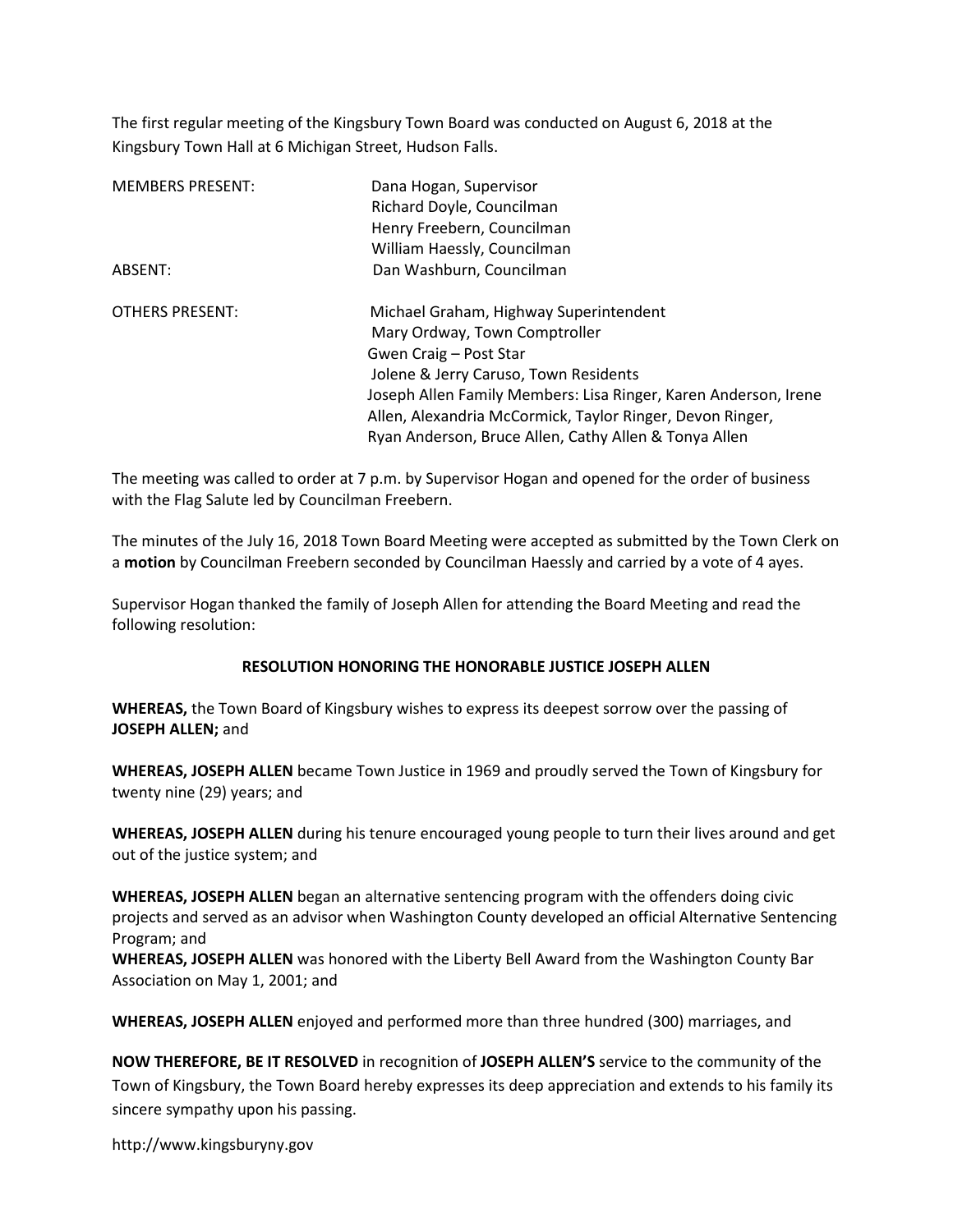Dated: August 6, 2018 **By Order of the Kingsbury Town Board** 

Supervisor Hogan stated the Liberty Bell Award received by Joseph Allen is an award for non-lawyers for their efforts and work teaching the respect for the law. Supervisor Hogan thanked the Allen family for attending the Board Meeting and extended his sympathy to the family.

## TOWN BOARD OF THE TOWN OF KINGSBURY

## COUNTY OF WASHINGTON, STATE OF NEW YORK

Resolution Number 5 of 2018

Adopted August 6, 2018

Introduced by Councilman Freebern

who moved its adoption.

Seconded by Councilman Haessly

# RESOLUTION AUTHORIZING THE AGREEMENT WITH THE NEW YORK STATE CANAL CORPORATION FOR THE CHAMPLAIN CANALWAY TRAIL

BE IT RESOLVED by the Town Board (the "Board") of the Town of Kingsbury ("Town"), in the County of Washington, as follows:

WHEREAS, the New York State Canal Corporation (hereinafter referred to as the Canal Corporation desires to design and develop certain lands along the Champlain Canal, specifically, along Rabideau Lane and Baldwin Corners Road for the construction and operation of amenities related to the multipurpose recreational trail known as the Champlain Canalway Trail; and

WHEREAS, the cost of constructing said improvements will be the sole responsibility of the Canal Corporation; and

WHEREAS, the Supervisor and the Town Board have reviewed and support the proposed improvements and the maintenance obligations thereof a copy of the Agreement is attached hereto and made a part hereof.

# NOW THEREFORE BE IT

RESOLVED, the Town Board of the Town of Kingsbury hereby approves entering into an agreement with the New York State Canal Corporation for the development of Champlain Canalway Project in the Town of Kingsbury and authorizes the Supervisor to enter into and execute the Agreement with the Canal Corporation; and be it further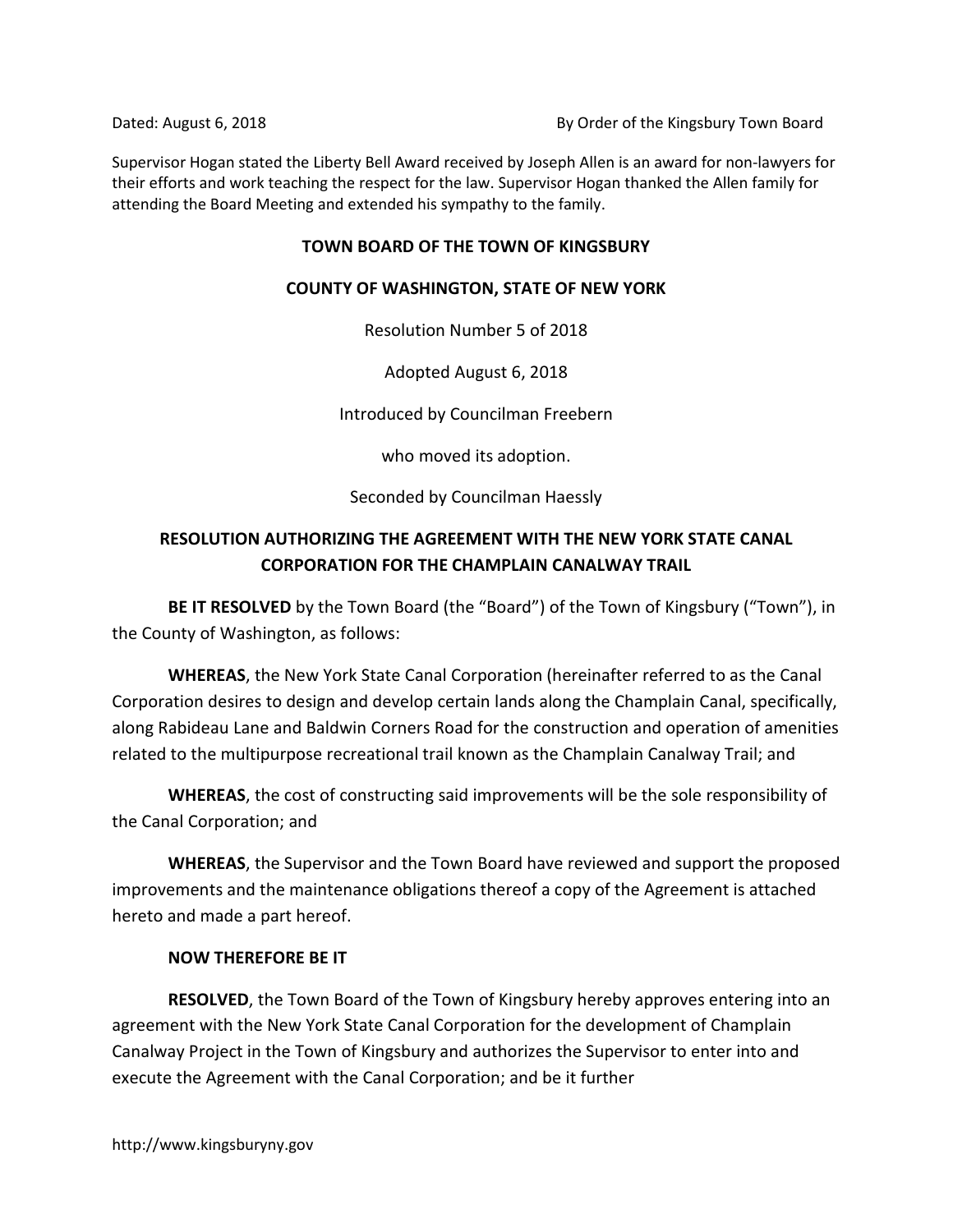## RESOLVED, this resolution shall take effect immediately.

Supervisor Hogan would like to confirm the details on Appendix C of the agreement (Maintenance Obligations) and Article II (Indemnity and Insurance) to determine if they pertain to the Town land next to the trail and not the trail itself, he will check with Town Attorney Meyer. (Agreement attached to permanent minutes)

Supervisor Hogan announced Councilman Haessly and Councilman Washburn will serve on a committee with two Councilmen from the Town of Fort Edward; and Joe Brilling, the Executive Director of the Washington County Sewer District, to review the RFQ's received for the proposed sewer expansion.

Supervisor Hogan announced after a speed limit investigation conducted on Casey Road and Park Road by the NYS DOT, it was determined that both roads warrant a reduction from 55mph to 45 mph. Superintendent Michael Graham reported the speed limit signs have been installed.

A motion by Councilman Haessly seconded by Councilman Doyle and carried by a vote of 4 ayes to accept \$3,268.00 in state aid funds for the 2018 Recreation Program.

A motion by Councilman Doyle seconded by Councilman Haessly and carried by a vote of 4 ayes for Supervisor Hogan to sign a letter of support for the Lakes to Locks Passage, Inc. application for funding from the New York State Council on the Arts (NYSCA) for Lakes to Locks Passage's proposed project: "Lock to Lock: Why the World Needs to Know About the Champlain Canal to celebrate the Erie Canal Bicentennial".

Supervisor Hogan received a letter from Brenda and Jim Ross commending Code Enforcement Officer Ross Cortese for his work with them during the construction of their new home on 210 Waite Road. A copy of the letter will be filed in his personnel file.

Supervisor Hogan reported a meeting is scheduled on August 20, 2018 with Attorney Stockwell to review the proposed changes to the Dog Control Laws.

#### HIGHWAY SUPERINTENDENT REPORT:

Michael Graham presented plans drawn up by Ethan Hall for a parking lot for the Town Court. Justice Keenan will apply for a grant from the Justice Court Assistance Program to offset the cost of the parking lot. The application for JCAP requires estimates; the plans presented are the first step before the Board goes out to bid. The Board reviewed and discussed the plans and, at the suggestion of Graham decided they would like to install a white vinyl fence around all sides of the parking lot. Councilman Doyle asked how many parking spaces there would be; Graham stated there will be 26 (twenty-six).

Graham is hoping the stainless steel box for a truck should arrive late this week or early next week. The Highway Department will install the stainless steel box.

#### COUNCILMAN REPORT:

Councilman Haessly received a letter from resident Kathy Macura expressing an interest in serving on the Board of Assessment Review Board if a vacancy should occur. The Town Clerk will retain the request in her files and provide a copy to Sole Assessor Colleen Adamec.